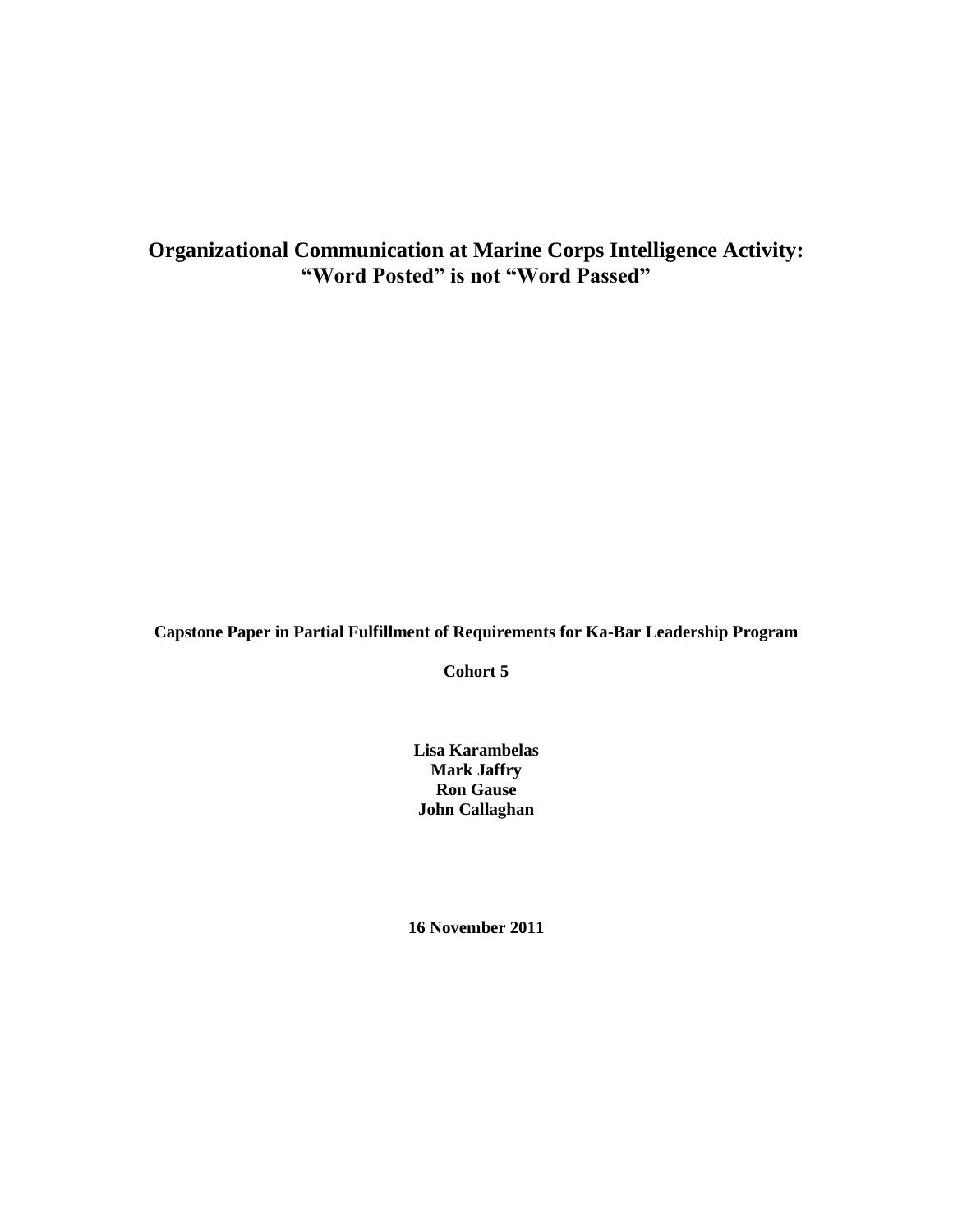### **"Above all, leadership communication entails nurturing and maintaining a workplace environment in which communication flows freely and quickly in all directions with minimal distortion or lag time." (Mai and Akerson 2003, 1-2)**

## **I. Introduction**

"Ask executives if their organizations communicate well and chances are you'll hear a resounding yes," notes prominent business communication consultant Dianna Booher; "But ask those a little lower in the ranks and you may hear otherwise" (Booher 2007, 4-5). Fortunately, the Commander of Marine Corps Intelligence Activity (MCIA), Colonel D. Henry, does not suffer from such a limited and myopic view; he has asked Ka-Bar Cohort 5 to study communication at MCIA, and this paper is a response to that tasking. This paper uses multi-question surveys to examine the organizational communication of MCIA, the Marine Corps Intelligence Enterprise's largest organization. With Booher's challenge in mind, the study attempts to determine perceptions of organizational communication at all levels – from the Commander down to lower-level employees – in order to identify barriers to communication and understand weak linkages in the communication chain. The following paper provides a literature review of organizational communication, and then discusses the study's survey and its results; it concludes with a set of recommendations for improving organizational communication at Marine Corps Intelligence Activity.

## **II. Organizational Communication: What, Why, How (and How Not)**

#### **What is Communication?**

Fundamentally, communication is the process of transferring information from one entity (the sender) to another (the receiver). This seems simple enough. In fact, it seems appropriate to assume, as the process model of communication (and many leaders/supervisors do) does, that if the message is communicated, the message is received and understood. And yet, as Mensch and Dingman point out, "communication is fraught with misunderstanding" (Mensch and Dingman 2010, 424). The more detailed perceptual model of communication suggests that there is much more to communication. The message senders must communicate accurately and message receivers need to perceive and understand the information accurately. The sender "encodes" the message, translating it into language or code for the receiver; the receiver then receives the message, translates the language/coding – "decoding" – and builds his or her own understanding or meaning from the message that is perceived. During the transmittal and translation process, anything that interferes with the transfer and understanding is called "noise," and represents a barrier to effective communication (Mensch and Dingman 2010, 424-426; Krlshnamacharyulu and Ramakrishnan 2009, 9-13).

The discussion above shows just how complex communication is. With this in mind, Mensch and Dingman offer a more complete definition in which communication is treated as "'the exchange of information between a sender and a receiver, and the inference (perception) of meaning between the individuals involved" (Mensch and Dingman 2010, 424).

Given this working definition, we now move on to the different types of organizational information – internal and external, formal and informal. External communication is an organization's messages to the outside world, whether its customers, collaborators, or competitors. Internal communication – the focus of this study – is the transfer of information within the confines and between the members of the organization itself.

Organizations communicate internally by both formal and informal means (Youngwerth and Twaddle 2011, 651). Formal communication is official communication between organizational members. The communication flows both vertically and horizontally. Vertical communication is the "flow of information between people at different organizational levels" (Mensch and Dingman 2010, 439), with messages going both ways – downward (from leadership to workers) and upward (from workers, toward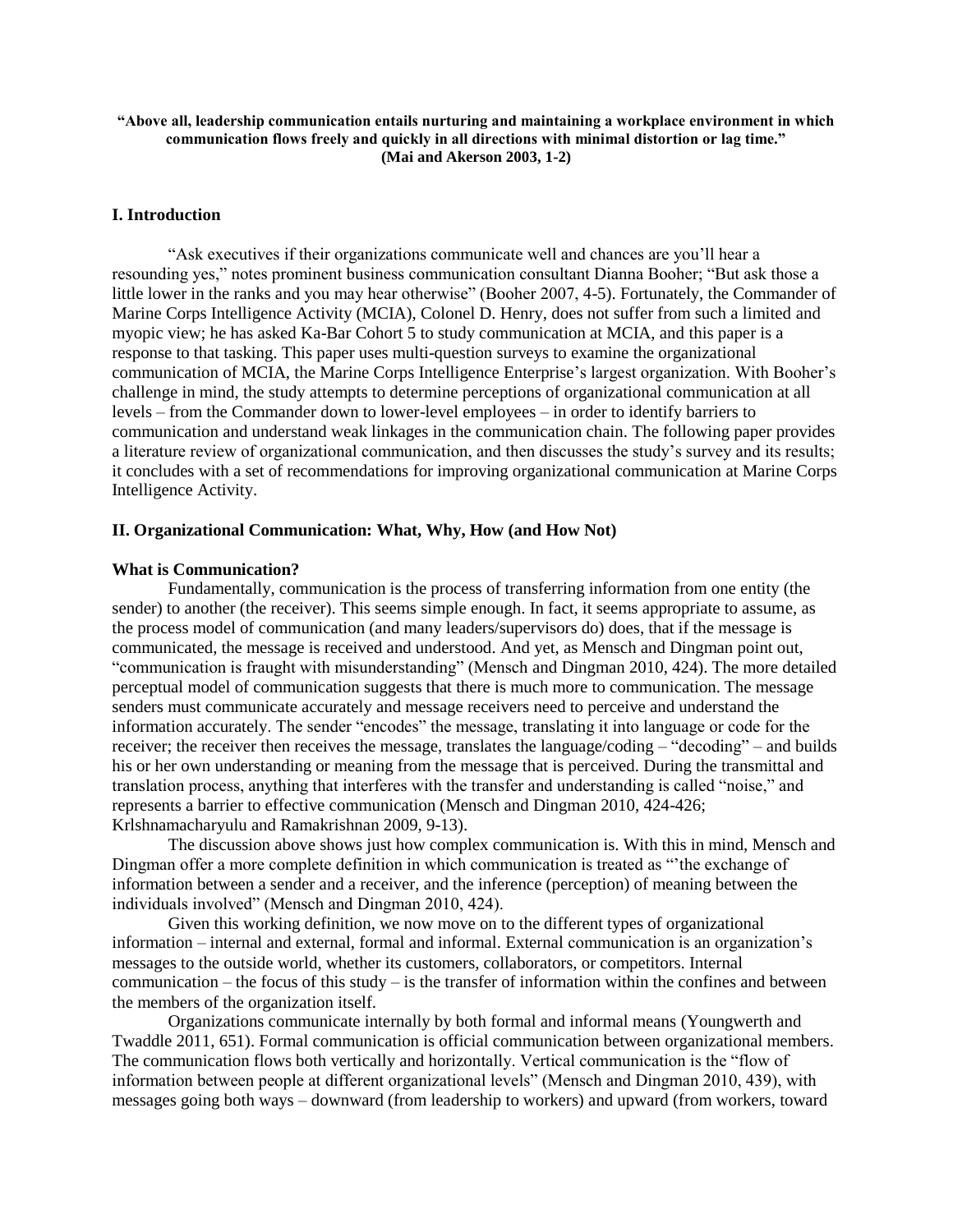the leadership) (McNamara 2001; Mensch and Dingman 2010, 439-440). In contrast, horizontal communication "flows among coworkers and between different work units;" its main purposes tend to be coordination and collaboration (Mensch and Dingman 2010, 440).

Informal Communication encompasses what is typically known as "the grapevine." The grapevine is the unofficial way that messages make their way through an organization. Several key actors, such as gossips (active in passing information through the grapevine) and moles (obtain and use information informally to increase their own power) propagate and utilize informal communication media (Mensch and Dingman 2010, 440-441))

## **Why Communication?**

The importance of communication may appear intuitively obvious, but does research support this assumed importance; the short answer is yes. Research has shown that "when employee needs are met through satisfying communication, employees are more likely to build effective work relationships." (Gray & Laidlow 2004, quoted in Tsai and Chuang 2009, 826). This "research satisfaction" – "the sum total of an individual's satisfaction with information flow and relationship variables" (Downs & Hazen, 1977, in Tsai and Chuang 2009, 826) has been correlated with key variables such as job performance and turnover rates. In fact, Tsai and Chuang (2009) found that "(1) communication satisfaction was positively related to job performance, (2) communication satisfaction was negatively related to turnover intention, and (3) job performance was not negatively related to turnover intention" (Tsai and Chuang 2009, 831). Further, "certain facets of employees' communication satisfaction that exhibit both information and relationship features – supervisory communication, personal feedback, and communication climate – were found to be the major dimensions of communication-job performance relationships" (Tsai and Chuang  $2009$ ,  $831$ ).<sup>1</sup> In other words, the ways in which information flows in an organization is critical to the way that personnel understand their relationship to and within the organization. In short, as Chen (2008) stated, each passing study seems to reveal "that the relationship between internal/employee communication and corporate effectiveness is more significant than what has previously been assumed" (Chen 2008, 167).

#### **Effective Communication Basics**

 $\overline{\phantom{a}}$ 

Effective communication starts at the top, but must encompass every level of an organization. Communication does not end once the message leaves the sender. Corrado et al (1994) suggest communication depends on the content of the message, the flow of information, and the impact that the message has on the intended audience (Corrado et al 1994, 12). The content represents the message and how it is targeted. Flow includes "how information moves through the organization to its audiences" (Corrado et al 1994, 12). Finally, impact relates to "the results produced by communications efforts" (Corrado et al 1994, 13). Kumuyi summarizes these factors well, stating "leadership communication is, therefore, passing a message to an audience by any appropriate means such that the audience understands the message, accepts it and reacts to it according to the sender's expectation" (Kumuyi 2007, 36).

With this in mind, Kumuyi suggests that leaders should take several steps to ensure effective communication, including examining the message (make it on-target in content and context), establishing the right work environment (one in which communication flows freely and openly), and engaging the right channels when the leadership speaks (not just the readily available channel) (Kumuyi 2007, 36-37). Leaders should build an ongoing, multi-stage communication plan that is coherent and relates processes back to mission and vision (Corrado et al 1994, 75). In particular, Corrado et al (1994) suggest talking to employees about key areas such mission, employee responsibilities, performance, employee needs and concerns, and employee feedback (Corrado et al 1994, 39-42). In Mai and Akerson's (2003) words, "the leader of an organization is automatically the designated chief communication officer and is accountable

<sup>&</sup>lt;sup>1</sup> According to Tsai and Chuang, the most predictive factor for job performance was personal feedback; the most predictive of turnover intention was supervisory communication (2009, 831).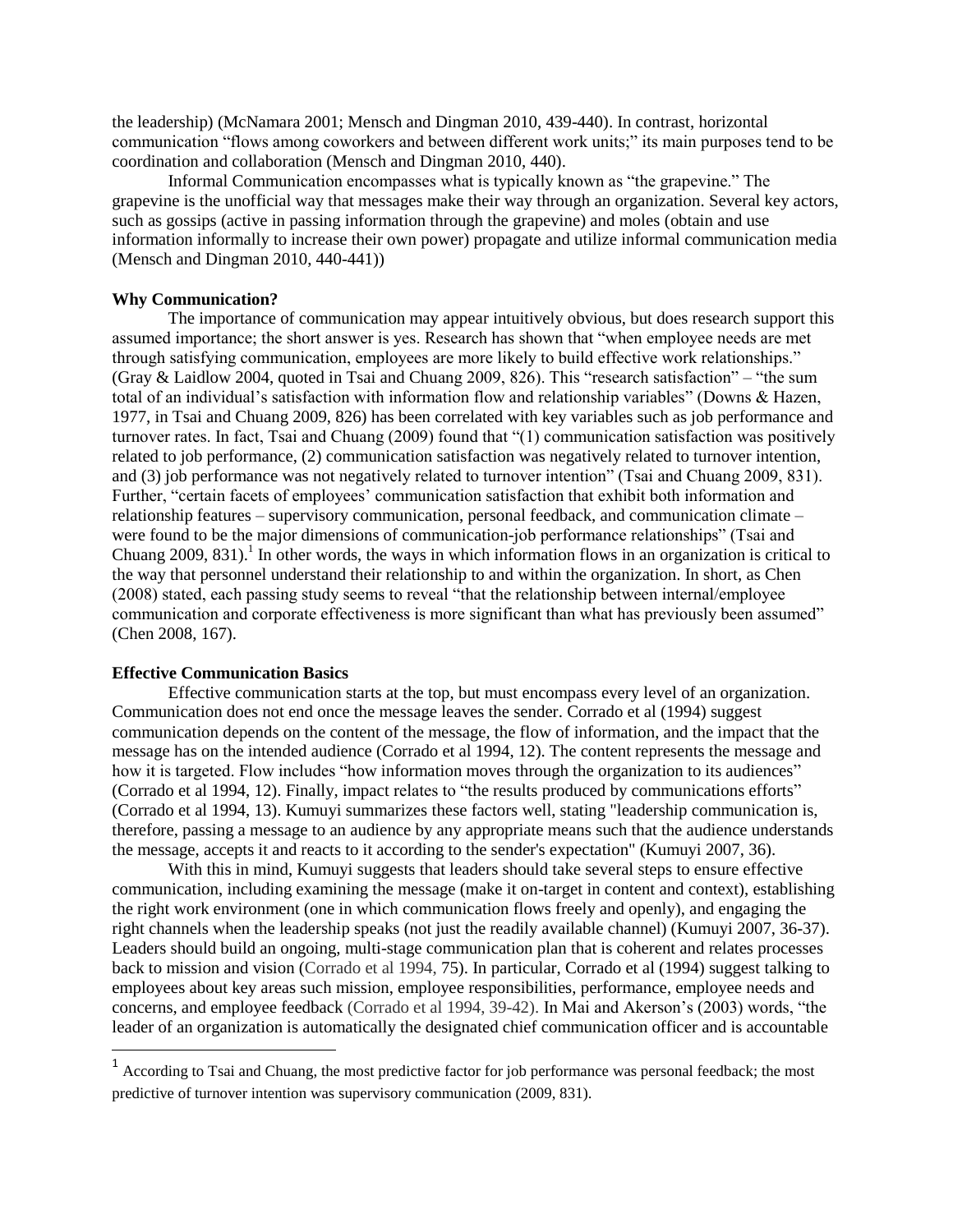for all communication in the organization — not only his or her own, but that of the entire workplace community. As such, communication demands a deeper understanding" (Mai and Akerson 2003, 1-2).

Even if an organization's leadership is committed to effective communication, how does it build an environment that is conducive to a free and open flow of open and effective messaging? Effective communication and collaboration can be correlated with organizational trust (Youngwerth and Twaddle 2011, 652). Mayer, Davis and Schoorman (1995) suggest trust is "the willingness of a party to be vulnerable to the actions of another party based on the expectation that the other will perform a particular action important to the trustor, irrespective of the ability to monitor or control that other party" (712).<sup>2</sup> Neal (2011) asserts that some of the most sought-after "actions" (using Mayer et al's term) and/or needs relate to security, acceptance, and objective achievement (38-39). Trust increases when workers have convergent goals and organizational commitment (Blomqvist & Ståhle 2000). Trust and collaboration may be impeded in cases in which specialization reduces workforce interaction/causes people to work alone, competition reduces information sharing, and/or the organizational culture fails to promote collaboration and cooperation overall (Mensch and Dingman 2010, 440). Supervisors and managers must be encouraged to communicate; their communication skills and performance must be included in their performance evaluation criteria (Corrado et al 1994, 75).

As Mai and Akerson (2003) conclude:

 $\overline{\phantom{a}}$ 

Creating and sustaining a climate of trust and a sense of community within the organization must be a priority for any organization's leadership. How leaders extend trust, share information, provide direction and orientation, and in general develop a feeling of a common stake in the organization's future represents, in sum, what is preeminently a communications challenge (2).

Figure 1 attempts to provide a graphical model of organizational communication. It represents the manner in which communication occurs at multiple levels, from top to bottom (vertical communication) and horizontally within the organization. The content, flow, and impact of messages are critical, as is the overall organizational environment, which is shaped by factors such as feelings of trust and/or fear of repercussions when negative messages or feedback are provided.

#### **Figure 1. A Model of Communication**





<sup>&</sup>lt;sup>2</sup> See also the Stanford Encyclopedia of Philosophy (2011), which states "trusting requires that we can, 1) be vulnerable to others (vulnerable to betrayal in particular); 2) think well of others, at least in certain domains; and 3) be optimistic that they are, or at least will be, competent in certain respects." Available at [http://plato.stanford.edu/entries/trust/.](http://plato.stanford.edu/entries/trust/)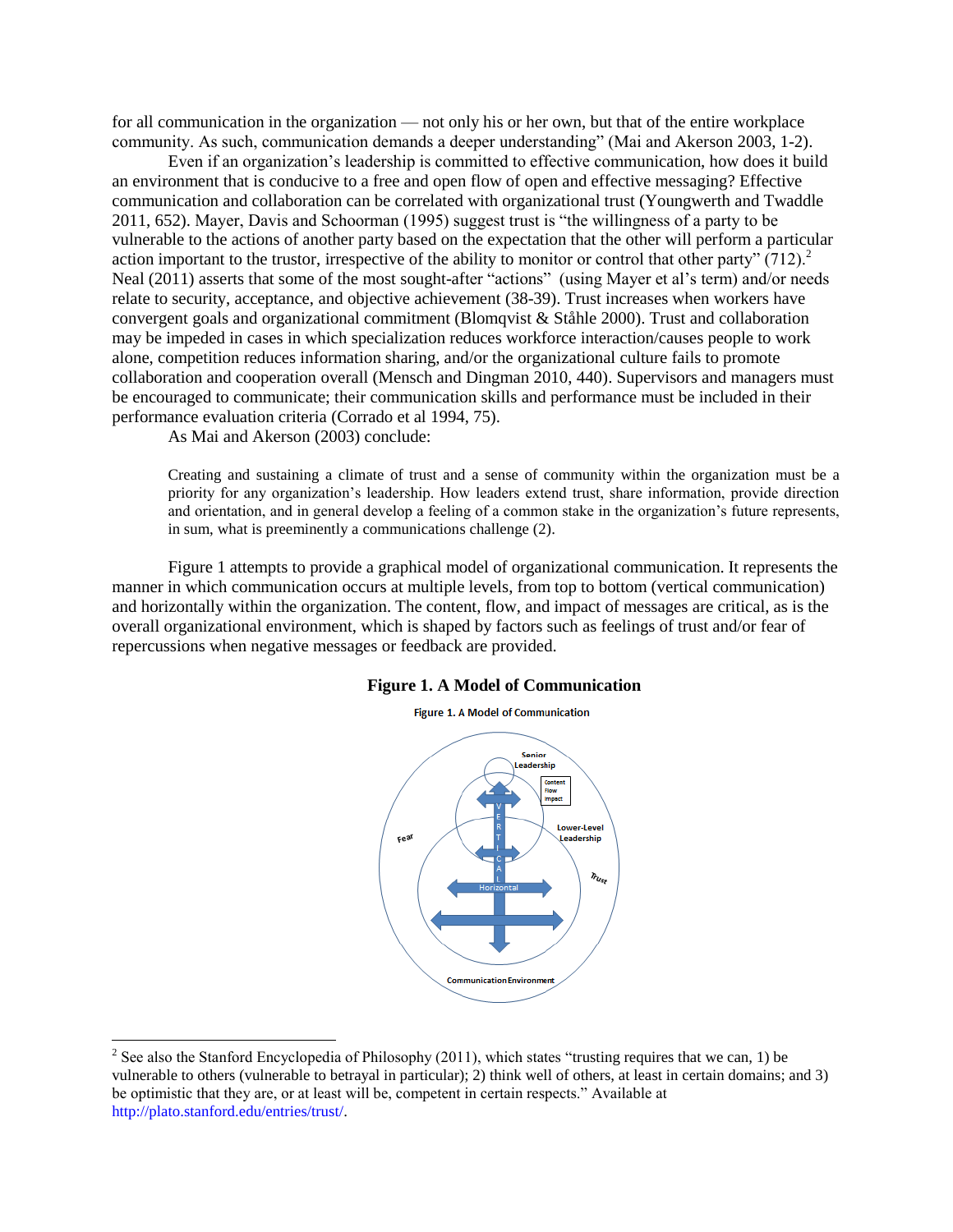If Figure 1 provides a robust and scholarly model of the key facets of organizational communication, perhaps the simple graphic from "BeClear's" Coaching and Communication Blog (2011), puts the complicated topic in sharper relief. It says simply, "I hear you, I understand you, I trust you… I GET IT." See Figure 2 below.



## **Figure 2. "BeClear" Blog Summary of Communication (2011)<sup>3</sup>**

## **Barriers to Effective Communication**

 $\overline{\phantom{a}}$ 

Mensch and Dingman (2010) list a wide range of barriers to communication, ranging from personal barriers to tangible physical barriers (427-428). These barriers and breakdowns are evidenced in various ways, ranging from diverging priorities, to poor "chemistry," to lack of coordination on the simplest of tasks (Booher 2007, 4-5); see Table 1 for summary of communication barriers and symptoms. Symptoms suggest the presence of barriers, and the end result is a reduction in organizational effectiveness. As Corrado et al (1994) summarizes, "if employees are not given adequate information nor allowed to contribute to the solution of problems, they may revert to being the cause of them, resulting in increased absenteeism, lower productivity, grievances and so on" (10).

| Table 1. Ineffective Communication – Barriers and Symptoms |                                         |  |
|------------------------------------------------------------|-----------------------------------------|--|
| <b>Barriers</b>                                            | <b>Symptoms</b>                         |  |
| (Mensch and Dingman 2010, 427-428)                         | (Booher 2007, 4-5)                      |  |
| Personal                                                   | - Conflicting goals and objectives      |  |
| - Communication skills                                     | - Conflicting priorities                |  |
| - Variations on how messages are received                  | - Conflicting schedules                 |  |
| - Variations in trust                                      | - Left-hand, right-hand blindness (one  |  |
| - Stereotypes and prejudices                               | section doesn't know what another is    |  |
| - egos                                                     | doing and duplicates or hinders their   |  |
| - Poor listening skills                                    | work.)                                  |  |
| - Natural tendency to evaluate others messages (from our)  | - Turf wars                             |  |
| point of view)                                             | - Unclear values                        |  |
| - Inability to listen with understanding                   | - Low morale                            |  |
| - Nonverbal communication                                  | - People doing just enough              |  |
|                                                            | - Lack of coordination of routine tasks |  |
| Physical                                                   | - Missed details                        |  |
| - Sound                                                    | - Gossip/rumors                         |  |
| - Time                                                     | - "Us" against "them"                   |  |
| - Space                                                    | - Poor attitudes; cynicism              |  |
|                                                            | - Bad "chemistry"                       |  |
|                                                            |                                         |  |

<sup>&</sup>lt;sup>3</sup> See "BeClear" Blog at [http://beclear1.wordpress.com/2011/03/11/what-is-communication-3/.](http://beclear1.wordpress.com/2011/03/11/what-is-communication-3/)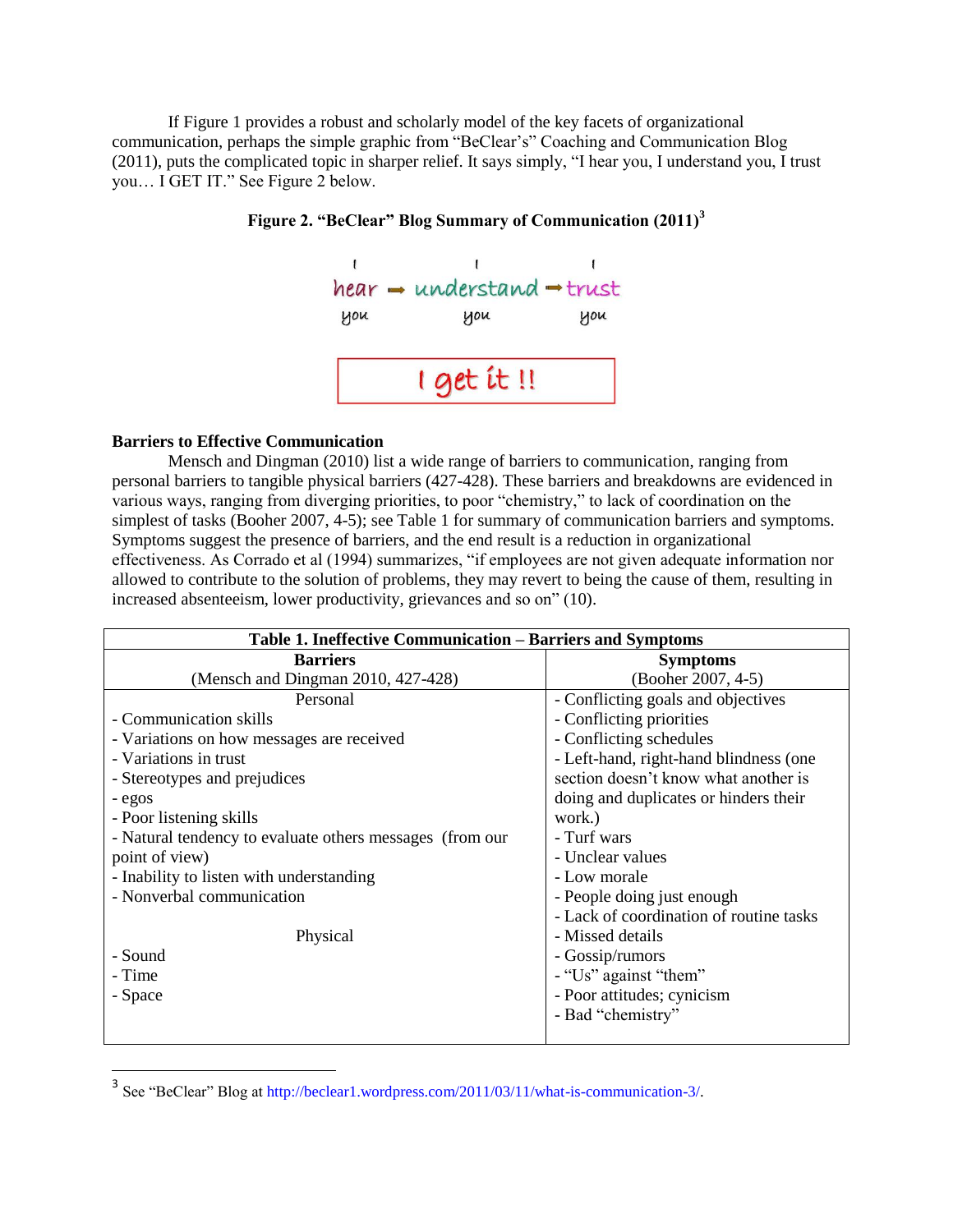## **III. Research Question and Methods**

Colonel Henry's tasking and the literature reviewed above lead us to the study's research question: "What barriers hinder communication at MCIA?" This study uses a survey to gather answers about the communication climate, practices, and barriers at MCIA. Communication research recommends surveys as an efficient mechanism for understanding organizational culture (Corrado et al 1994, 81-86). The survey is a quantitative method, but its several open-ended questions leads to more qualitative results as well (Frankfort-Nachmias and Nachmias 2000, 205-275). The authors surveyed several different groups: The Commander and Deputy Commander, Senior Leadership, Mid-Level Managers, Non-Supervisory Employees, Senior Enlisted Marines, and Enlisted Marines. The surveys ranged in size (the shortest being 15 questions, the longest being 24 questions), but focused on the same key themes: 1) locating the levels at which communication breaks down at MCIA (both horizontal and vertical communication), 2) determining the causes of communication breakdowns (barriers and symptoms), 3) gauging levels of organizational teamwork and trust, 4) identifying steps that have been taken to improve communication, and 5) gathering ideas on ways in which improvement could be improved in the future. The research team designed the questions to facilitate a better understanding of MCIA communication patterns, and this understanding then serves as foundation for the recommendations found at the end of this paper, which are aimed at producing more effective communication techniques and patterns. The research team distributed the survey via email in early November 2011. Respondents were given four days to complete the survey, and participation was optional, but encouraged.

## **IV. Findings**

 $\overline{\phantom{a}}$ 

In general, participation on the survey was low but acceptable, and the research term believes the results provide a reasonable gauge of the communication culture at MCIA. The participation of the Senior Level Managers (26%),<sup>4</sup> Mid-Level Managers (28%), Senior Enlisted Marines (20%), and Non-Supervisory Employees (26%) provide the bulk of the fodder for this paper. The Commander and Deputy responses (100% participation) and Enlisted Marines responses (only 4% participation) were noted as well, but do not have a substantive impact on this study. All results are published in Appendices A-F.

a. Locating Communication Breakdowns/Barriers. Participants were asked "Do you sense communication problems at MCIA, and if so, at what level(s) does communication breakdown (in your opinion)?" All Senior Leadership respondents agreed to breakdowns at multiple levels, but beyond that, little insight was gained from their responses. Mid-Level Managers, too, suggested multiple problematic levels. More interestingly, however, is the fact that over 40% of these managers suggested problems at the Senior Leadership level (another 12% mentioned the Command Level). The Senior Enlisted Marines responded with similarly high numbers for the Senior Staff (nearly 50%), but provided large percentages (33%) for other levels (Command, Mid-Level, and Horizontal Communication) as well. The Non-Supervisory Employees provided what is perhaps the most self-reflective analysis, pinpointing the highest percentage of problems on across division and within division – that is, horizontal – communication. In this way, they placed emphasis on their own spheres of control, more so than other responding group. They also noted problems in the Mid-Level Managers and Command levels, which stands to reason given that these are their most immediate (Mid-Level) and most identifiable (Command) supervisory levels. Of note, several groups noted the Marine-Civilian divide, but no group results suggested it was a predominant level of communication breakdowns.

 $4$  Of note, 7 of 15 Senior Level Managers returned responses but only 4 of these persons completed the survey fully. Therefore, their results are more difficult to quantify and use as will be discussed in the Results section.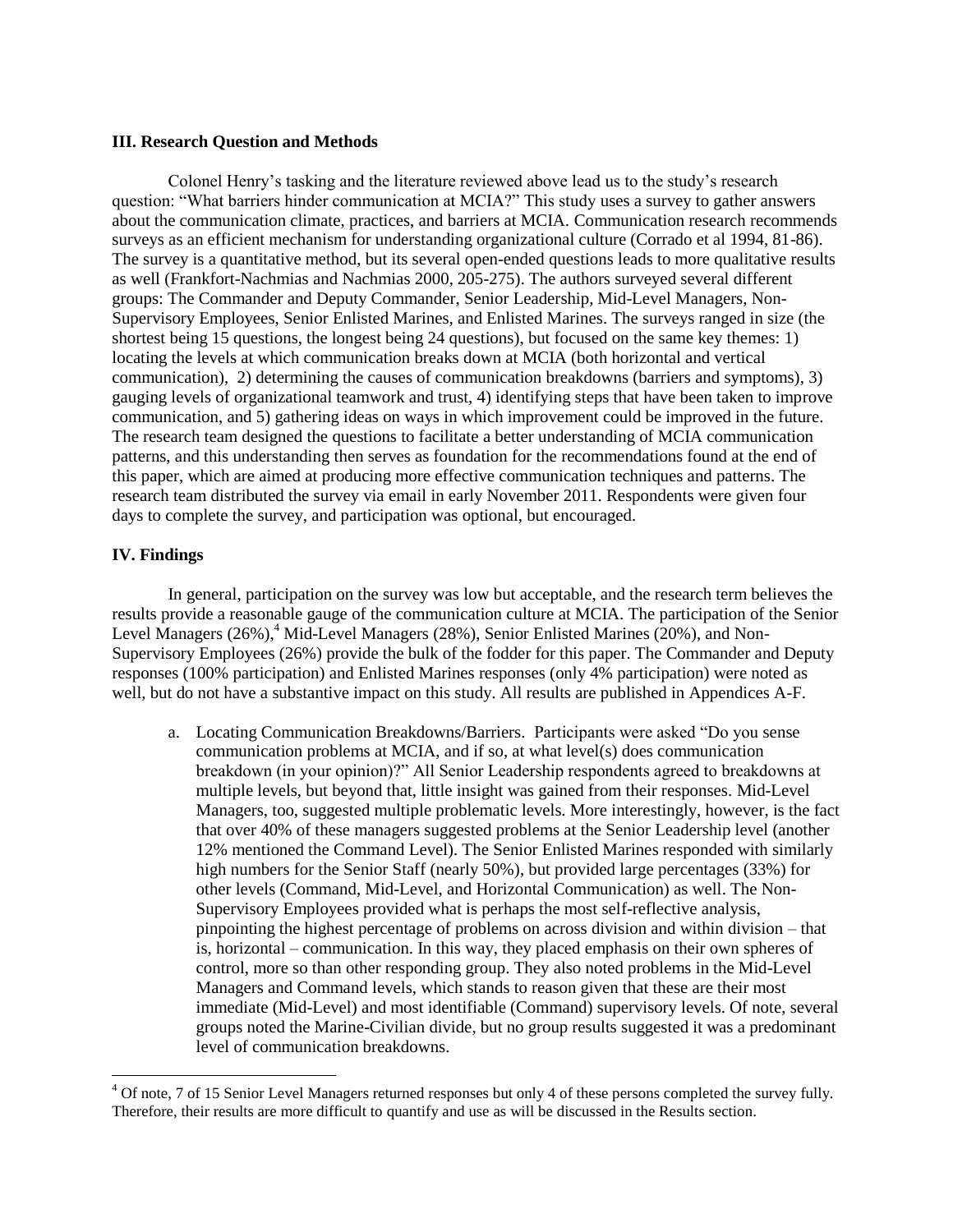

**Figure 3. Results on Levels of Communication Breakdowns**

order to identify the types of barriers to communication within MCIA. The first related question was "What do you believe is the general cause of the breakdown in communications at MCIA? For instance, is this personality, location, perception, or interaction driven?" The second related question pertained to more structural potential barriers; it asked "Do you believe there are structural barriers to effective communication in place at MCIA and if so, please discuss what barriers, at what levels, and your perception of how they developed. Please be as specific as possible."

Given that these questions were rather open-ended, the research team had to code and group responses into general categories (again, the raw results are found in the Appendices). The four Senior Leadership respondents provided a rather mixed bag of explanations that is not easily generalized. In contrast, the research found that the Mid-Level Managers and Senior Enlisted Marines responses could be categorized into four main categories: Poor Interactions (e.g. multiple, disjointed channels, mixed messages, too much email, etc.); Too Many Levels of Hierarchy and/or "Empire-building with those hierarchies; Personality Conflicts (particularly at the Senior Level, but also Mid-Level Managers); and finally, No Unity of Effort (e.g. no clear vision and/or mission). The Non-Supervisory Employees produced a similar list, but with slightly different weight for each category. They also mentioned the Marine-Civilian divide more than the other group. Table 3 summarizes the results.

| <b>Table 3. Sources of Communication Problems at MCIA</b> |                                         |  |
|-----------------------------------------------------------|-----------------------------------------|--|
| <b>Mid-Level Managers/Senior Enlisted</b>                 | <b>Non-Supervisory Employees</b>        |  |
| 1. Poor Interactions                                      | 1. Hierarchy/Empire-Building            |  |
| 2. Hierarchy/Empire-Building                              | 2. Personality Conflicts                |  |
| 3. Personality Conflicts                                  | 3. Poor Interactions                    |  |
| 4. No Unity of Effort/Lack of Direction                   | 4. No Unity of Effort/Lack of Direction |  |
|                                                           | 5. Marine-Civilian Divide               |  |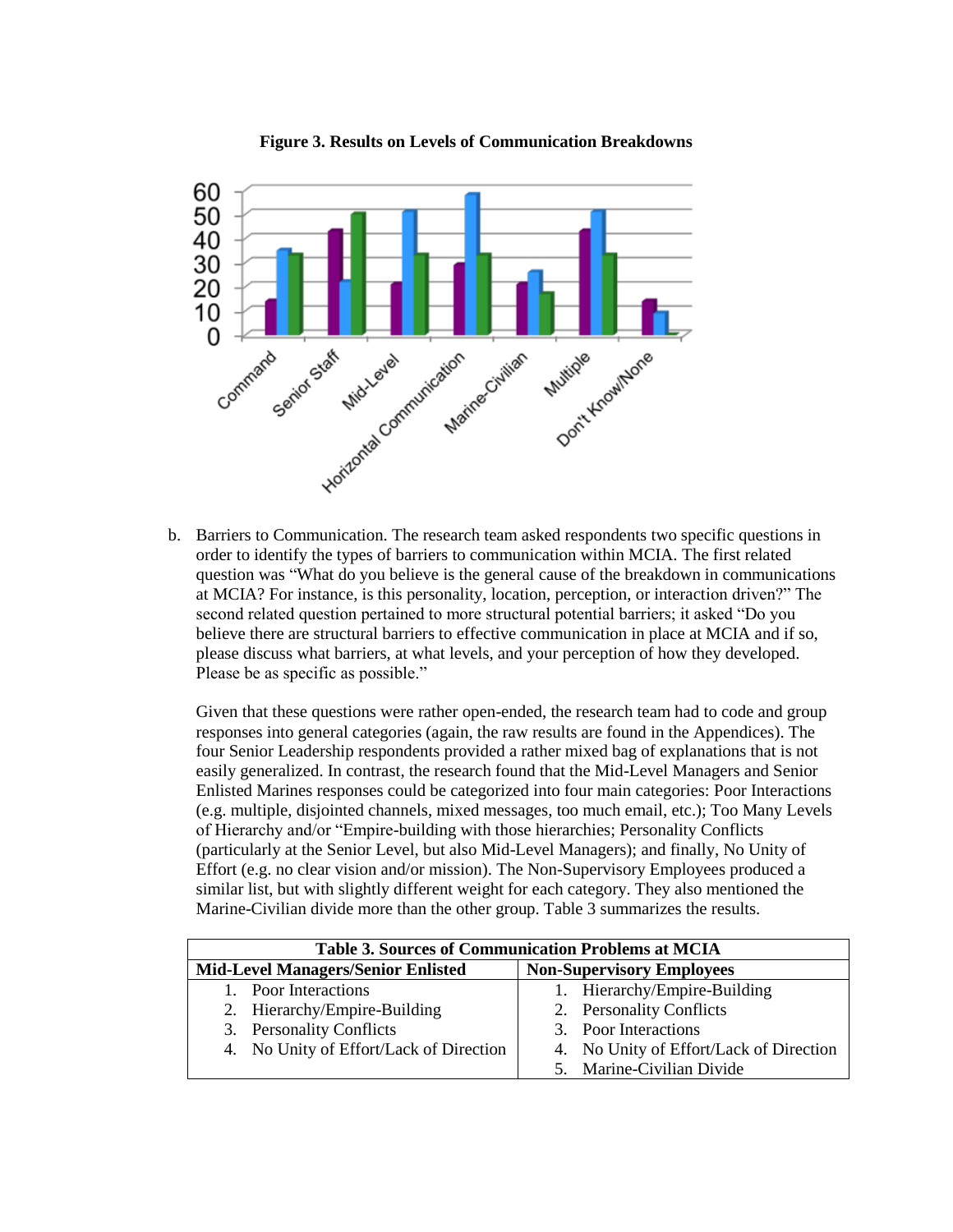- c. Organizational Trust. The research team asked an extensive series of questions pertaining to organizational trust. The questions attempted to pinpoint the feelings of trust toward different supervisory levels in the organization. They further sought to ascertain if MCIA leadership has developed an environment in which employees feel free to voice opinions, without fear of repercussion; and if employees feel that their voices are heard, respected, and acted upon when they do comment. The results of the various trust-related questions are difficult to concisely summarize, and perhaps the questions and responses are best viewed in their entirety. Suffice it to say that , in general, respondents were split down the middle on feelings of trust. The responses certainly do NOT suggest a pervasive feeling of trust within MCIA. Further, those employees that do feel their voices are heard and respected, cast doubt on the prospects of those commentaries being acted upon. Perhaps the trust results are best summarized by the results of one particular question; when asked (paraphrasing) "do you feel you can discuss any topic or voice any opinion to Senior Leadership without fear of reprisal" 60% of the respondents said no.
- d. Ideas for Improvement. The survey concluded with two questions related to future improvements. The first asked "In the past 12-18 months, what have you done to improve communication at MCIA? Please discuss your efforts (no matter how larger or small you consider them) and includes outcomes and impact." The second question asked "If you could do one thing (at any level) to improve communication at MCIA, what would it be? Please explain."

The Senior-Level Managers' responses are best examined in totality; they offer some insights but are otherwise difficult to summarize. In contrast, the Mid-Level Managers, Senior Enlisted Marines, and Non-Supervisors offered many strong examples of collaboration initiatives, most of which fell generally into the vertical and horizontal communication realms. At those levels, ongoing fledgling efforts to continually improve MCIA communication do seem to be happening. This is encouraging.

With regard to the "what can be done" question, the research team once again grouped the Mid-Level Managers and Senior Enlisted into one group. The foci of those managers grouped roughly into the categories of 1) More dialogue/seek feedback, 2) Break down hierarchical barriers and "empires," and 3) Develop a clear mission/vision and prioritize efforts. There also seemed to be an underlying, implicit call for senior leaders to better value the employees and build trust within the organization. The Non-Supervisor responses can be generally grouped into 1) Team-building/Training and holding managers accountable for communication, 2) Transparent, consistent channels of communication, 3) Break down hierarchical levels/flatter organization, and again, 4) Build trust (no repercussions for voicing opinions).

| Table 4. Ideas for Improved Communication at MCIA |                                            |  |
|---------------------------------------------------|--------------------------------------------|--|
| <b>Mid-Level Managers/Senior Enlisted</b>         | <b>Non-Supervisory Employees</b>           |  |
| More dialogue/feedback<br>1.                      | 1. Team-building, Train and Hold           |  |
| 2. Reduce Hierarchy/Empire-Building               | Accountable                                |  |
| Mission/Vision and Prioritization<br>3.           | 2. Transparent, consistent comms           |  |
| (Implicit) Trust, Value Employees<br>4.           | channels                                   |  |
|                                                   | Flatter organization, less hierarchy<br>3. |  |
|                                                   | Build Trust (Reduce fear of<br>4.          |  |
|                                                   | repercussions)                             |  |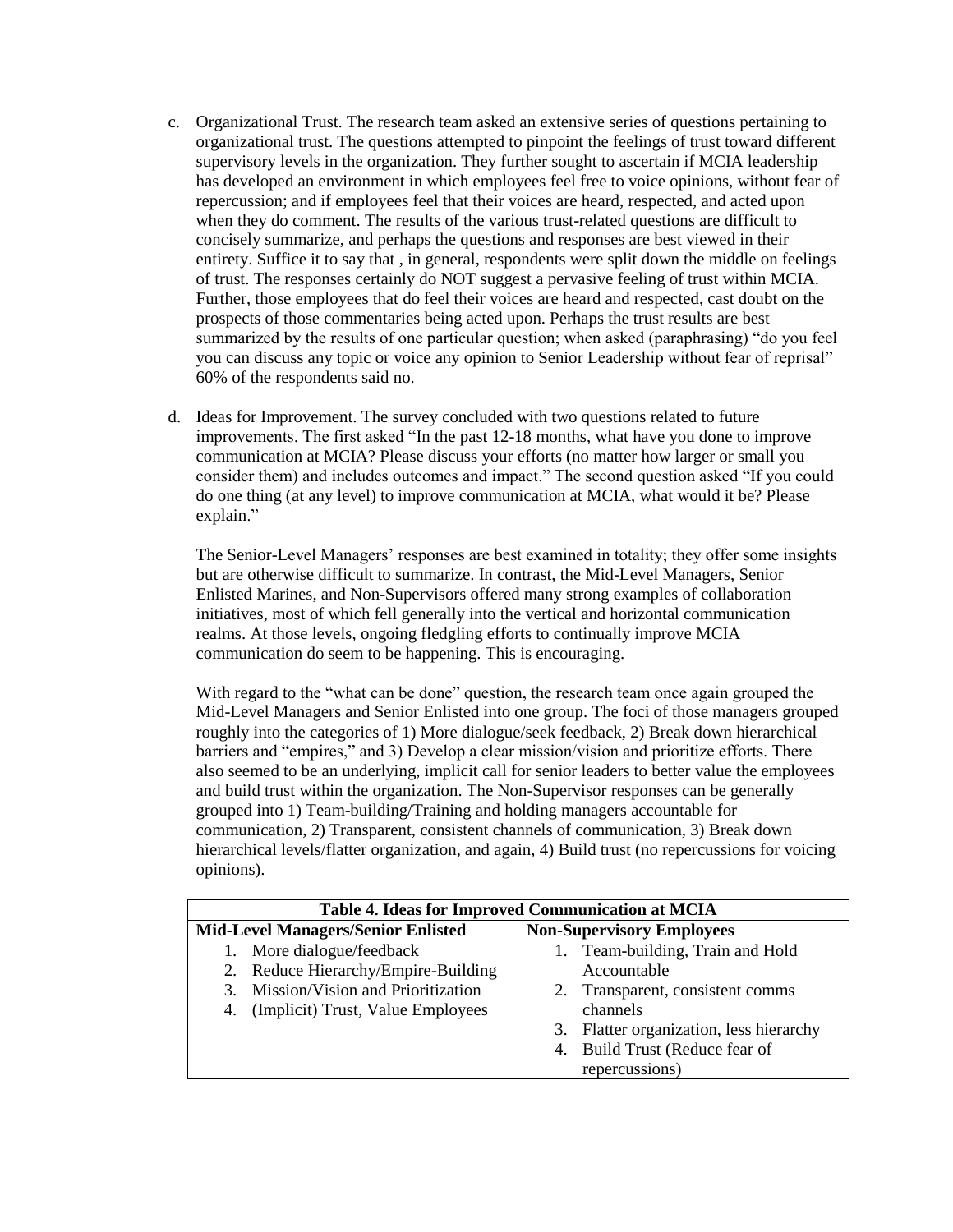These ideas fall closely in line with communication literature. The real test, of course, is what specific steps to take in order to dramatically improve organizational communication. The concluding section of this paper offers some initial steps to move in that direction.

## **V. Conclusions and Recommendations**

The overarching theme of the study is that the organizational communication at MCIA can be improved if the leadership develops a strategic communication plan, takes steps to build teamwork and trust in the organization, and if clear, concise, consistent messaging permeates the varied (and perhaps reduced) layers of MCIA hierarchical organizational structure.

The research study recommends the following concrete steps to improve communication at Marine Corps Intelligence Activity:

- 1. Develop a Strategic Communication Plan "Word Posted" is not "Word Passed"
	- a. Provide a clear presentation of the MCISR-E and MCIA "way-ahead." This is a time of transition at MCIA and the Marine Corps Intelligence Enterprise overall. Effective communication facilitates successful navigation of such periods of change. The leadership must convey the mission, values, and vision for the future behind MCISR-E in a clear, concise, and consistent manner. The message must be supported and consistent across all levels of MCIA leadership. Consider developing a clear, consistent "road show" that continually discusses the vision and current status of MCISR-E implementation.
	- b. Communication Roundtables. Commander should consider holding non-attribution "Communication Roundtables" with Senior Manager and Mid-Level Manager groups (in workable sizes). The theme might include "Breaking Down Barriers to Communication." This roundtable needs to be an open and positive attempt to work on communication within the organization. Senior-Level Managers should consider implementing similar discussion groups as well.
	- c. Consider consulting and employing a professional team from outside MCI/MCIA to develop and implement a strategic communication plan. Include in this plan possible refinements to communication channels and methods.
	- d. Refine Communication Channels. Continue refinement of MCIA communication channels (Sharepoint, etc.). Address the technical challenges of modern communication flow. Consider codifying official communication channels so that appropriate mechanisms are clear and understood by all employees.
	- e. Accountability. Hold supervisors accountable for organizational communication. Ensure that a consistent message permeates the command and seek to minimize leaks and "driveby" transmission of mixed messages. Seek ways to identify symptoms of organizational breakdowns and endeavor to remedy them. Similarly, emphasize to managers that all employees must be held accountable for being active, seeking members of the enterprise team.
	- f. Focus on and Emphasize the "Positive." The message that must permeate every level of the organization is simply: "you're valued." This is not to suggest that MCIA shouldn't focus on its deficiencies, but rather, there must be a positive vision for the future and one in which the employees of MCIA are recognized as valued contributors to excellence.
- 2. Team-Building Building Trust.
	- a. Senior Leadership Team-Building. The research team recommends developing and implementing a 4-session (3 hours apiece) team-building exercise for Command Leadership and Senior Managers. The sessions should be facilitated by professionals from outside the organization (perhaps the Deloitte team that constructed and facilitated Ka-Bar). We further recommend that at least one session be facilitated by Peter Scheerer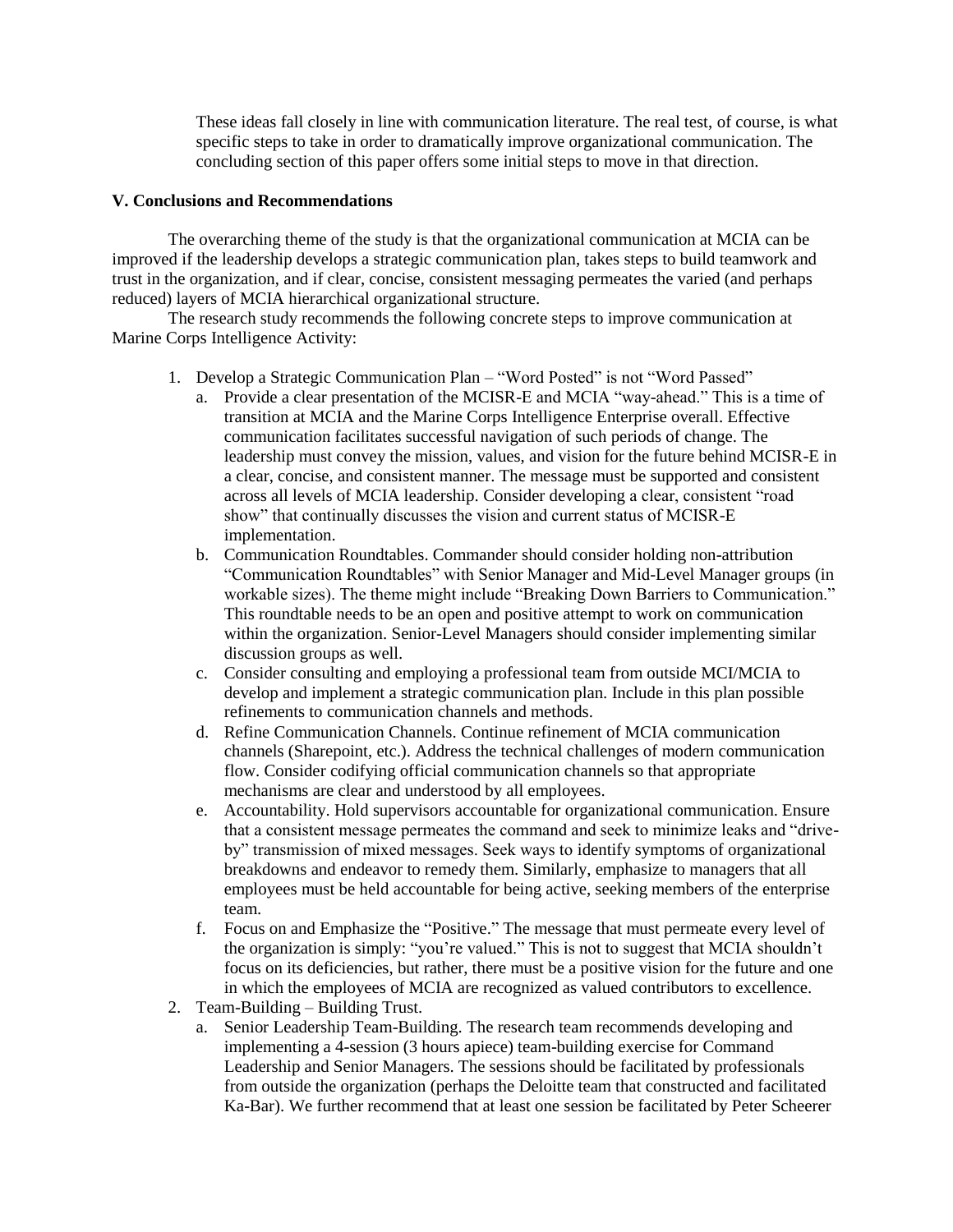and include his "Motivators" exercise, which the research team found to be the most beneficial of our Ka-Bar experience. Finally, the research team recommends developing a Senior-Level continuing education program and community. Communication is a lifelong learning process and needs to be seen and addressed as such.

- b. Develop an MCIA Learning Community for Mid-Level Managers and Non-Supervisory Employees. This group can be formed and led by Ka-Bar graduates, but should be opened to all interested organizational members. It will continue the momentum built by Ka-Bar among the mid- and lower-level employees at MCIA and will, hopefully, build an atmosphere of trust.
- c. Executive Coaching. MCIA leadership should consider implementing an executive coaching program for Senior- and Mid-Level Managers. The current Ka-Bar coordinators could facilitate contacts and/or a future program.
- 3. Hierarchy and Physical Barriers.
	- a. If and when possible, flatten organizational hierarchy. The ultimate goal is a flexible, responsive organization with less distance between Command and work elements.
	- b. Reduce physical barriers to communication where and when possible.

In summary, MCIA leadership has taken the critical first step in addressing organizational communication issues: they've asked for help in identifying problems and developing remedies. In addition, MCIA Leadership must develop an environment of trust in order for communication to flow freely in all directions. And finally, the content and flow of information from the top down and across all levels must be clear, concise, visionary, positive, consistent, and most importantly—understood—in order to have the desired impact; the development of effective communications that facilitates collaboration and cohesion throughout the organization. With appropriate emphasis and participation by all levels within the organization, that very goal is indeed within reach at MCIA.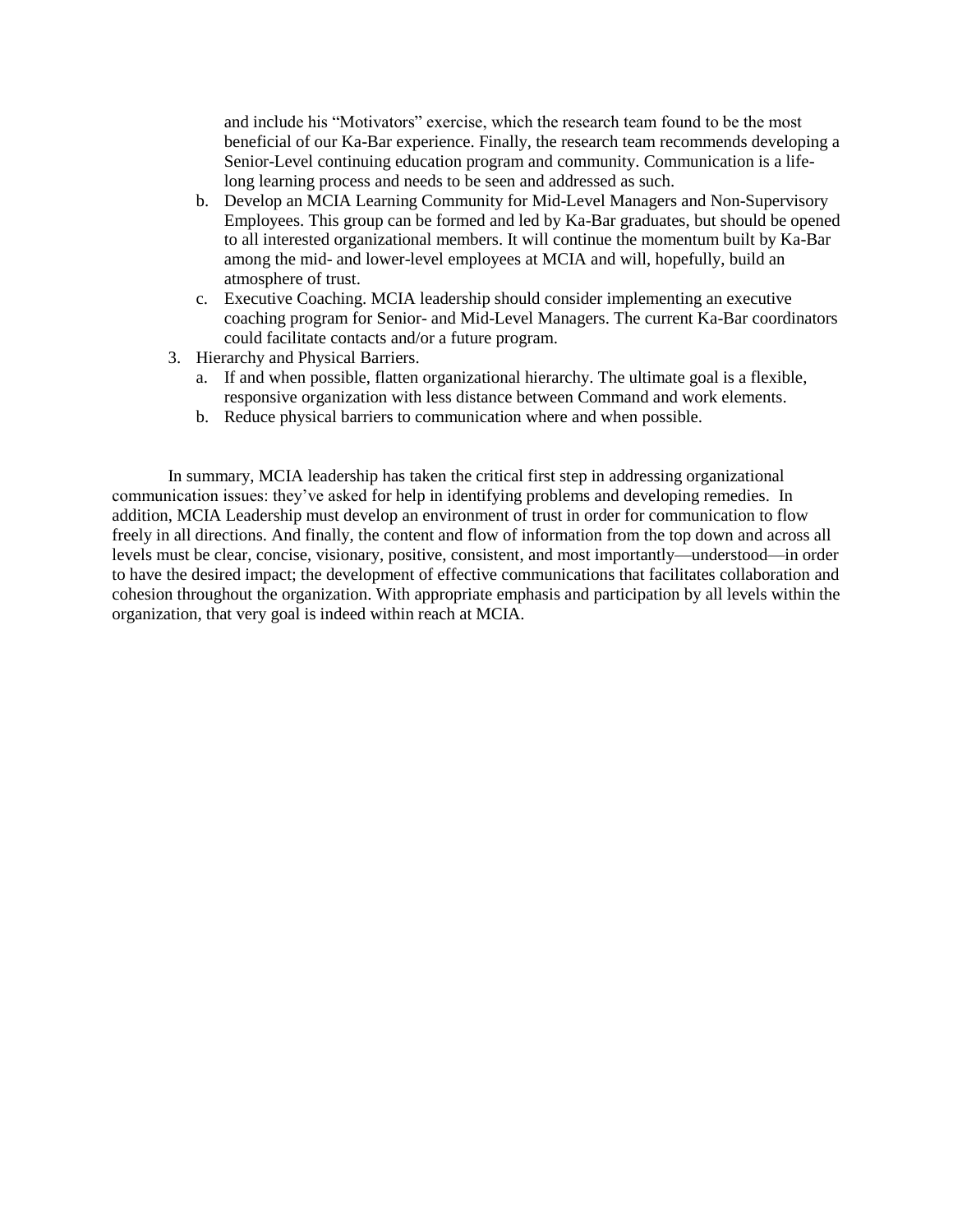#### **References**

- Blomqvist, Kirsimarja, and Pirjo Ståhle. 2000. "Building Organizational Trust," 16<sup>th</sup> IMP-Conference, Bath, UK.
- Booher, Dianna. 2007. "Voice of Authority: 10 Communication Rules Every Leader Needs to Know," New York, NY, USA: McGraw-Hill Professional Publishing.
- Chen, Ni. 2008. "Internal/Employee Communication and Organizational Effectiveness: a study of Chinese corporations in transition." *Journal of Contemporary China* 17 (54) (February), 167-189.
- Corrado, Frank, Andrea Reider, and Ralph Mapson. 1994. *Communicating with Employees: Improving Organizational Communication*. Boston, MA, Course Technology Crisp.
- Frankfort-Nachmias, Chava and David Nachmias. 2000. *Research Methods in the Social Sciences*, Sixth Edition. New York, NY: Worth Publishers.
- Krlshnamacharyulu, C.S.G. and Lalitha Ramakrishnan. 2009. *Business Communication*. Mumbai, IND: Global Media.
- Kumuyi, William F. 2007. "Seven Communication Tips an Effective Leader Must Have." *New African* (July).
- Mai, Robert; Akerson, Alan. 2003*. Leader As Communicator: Strategies and Tactics to Build Loyalty, Focus Effort, and Spark Creativity*. Saranac Lake, NY, USA: AMACOM Books.
- Mayer, Roger C., James H. Davis, and F. David Schoorman. 1995. "An Integrative Model of Organizational Trust," *Academy of Management Review*, (20), 3.
- McNamara, Carter. 2011. "Basics in Internal Organizational Communications." Authenticity Consulting, LLC Webpage; adapted from the *Field Guide to Leadership and Supervision*, available at [http://managementhelp.org/organizationalcommunications/internal.htm#anchor1548124.](http://managementhelp.org/organizationalcommunications/internal.htm#anchor1548124)
- Mensch, Kirk and Myra Dingman. eds. 2010. *Ka-bar Leader Development: Leadership on the Cutting Edge*. McGraw-Hill.
- Neal, Ken. "Stepping Up to the Plate: Developing an Effective Business Communication Strategy." *Information Management* (March/April 2010)
- Preston, Paul. 2005. "Teams as the Key to Organizational Communication." *Journal of Healthcare Management* (January/February).
- Tsai, Ming-Ten and Shuang-Shii Chuang." 2009. An Integrated Process Model of Communication Satisfaction and Organizational Outcomes." *Social Behavior and Personality* 37 (6).
- Youngwerth, Jeanie and Martha Twaddle. 2011. "Cultures of Interdisciplinary Teams: How to Foster Good Dynamics," *Journal of Palliative Medicine*, (14), 5.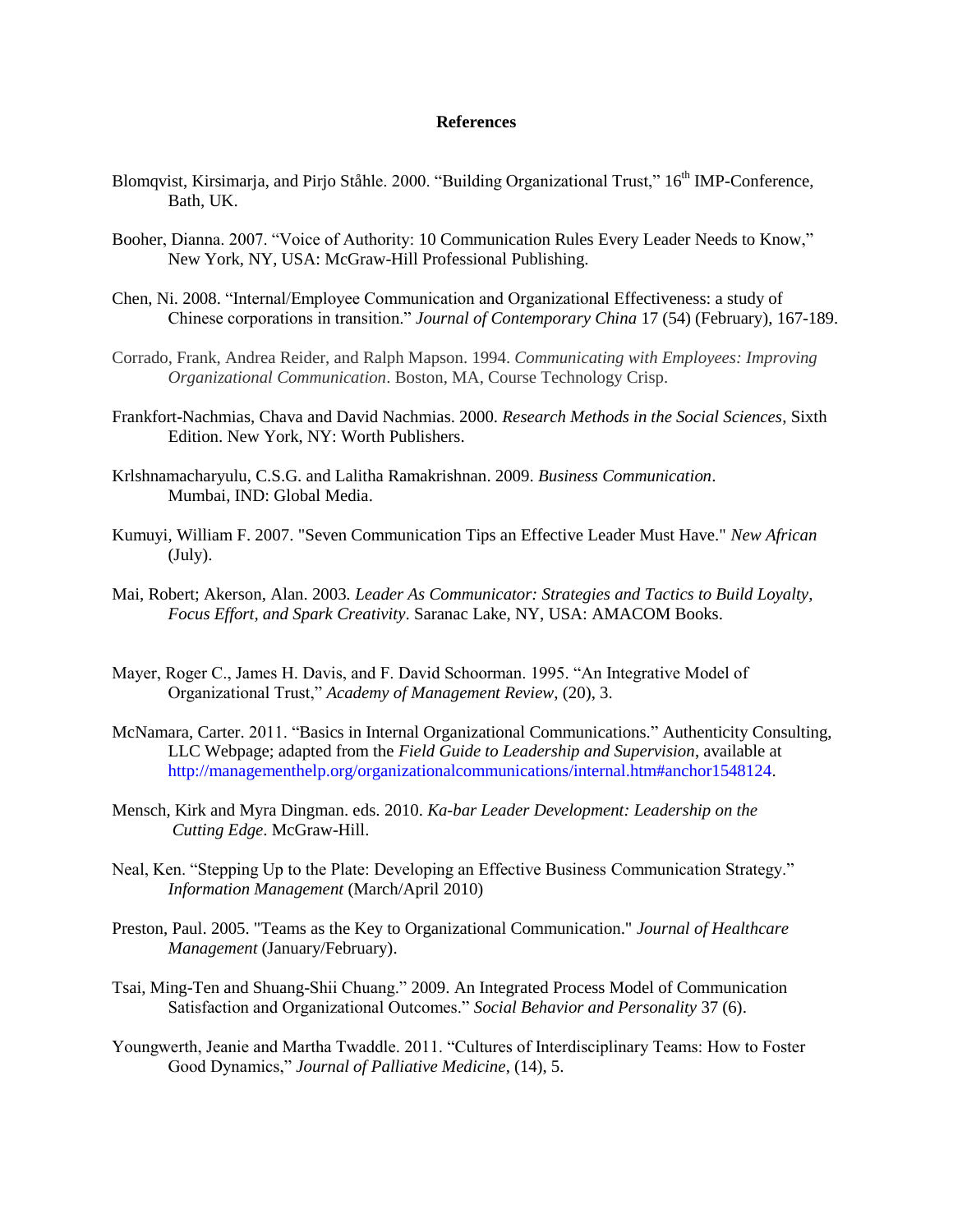**Appendix A: MCIA Communication Survey (Commander and Deputy) and Results**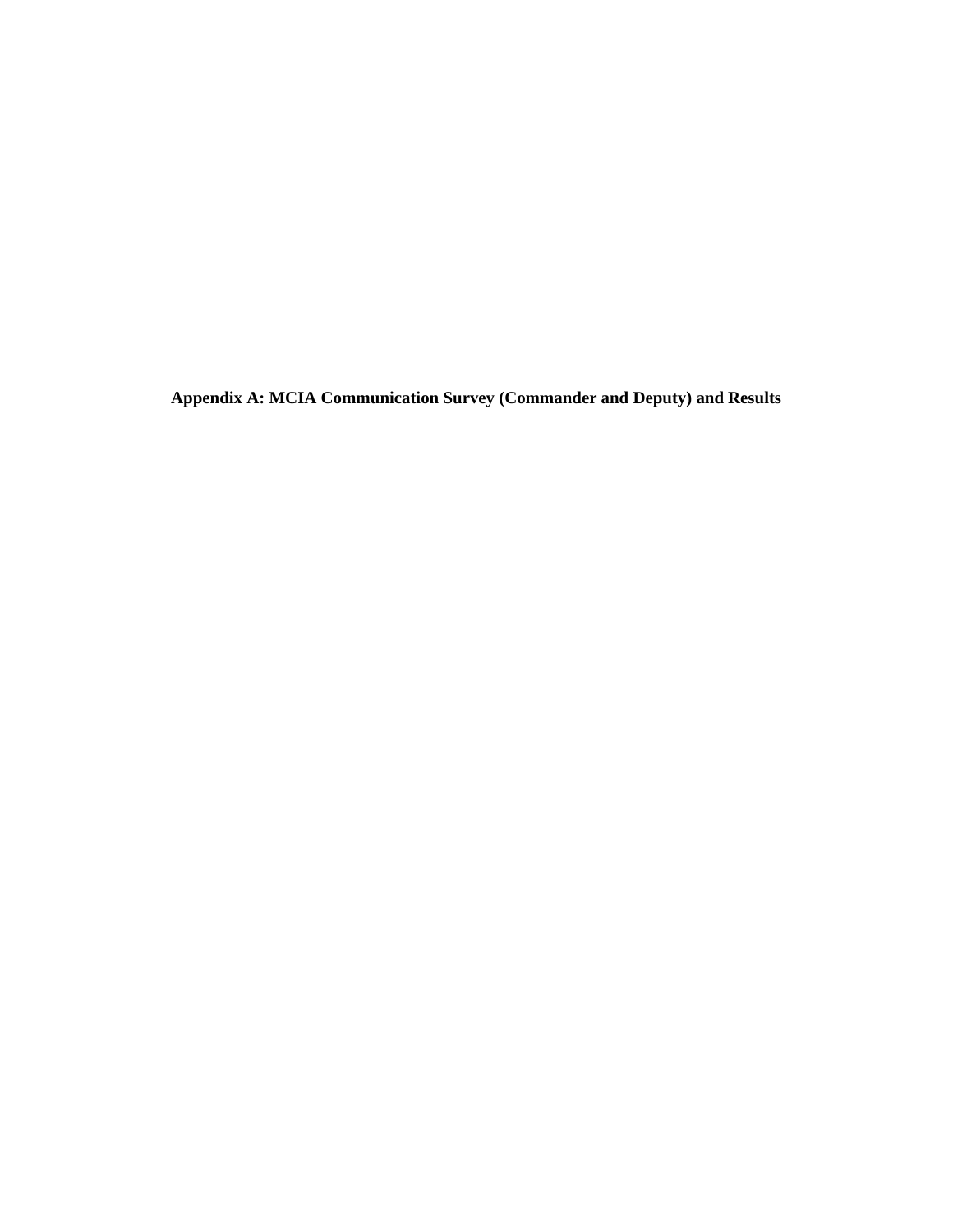**Appendix B: MCIA Communication Survey (Senior Leadership) and Results**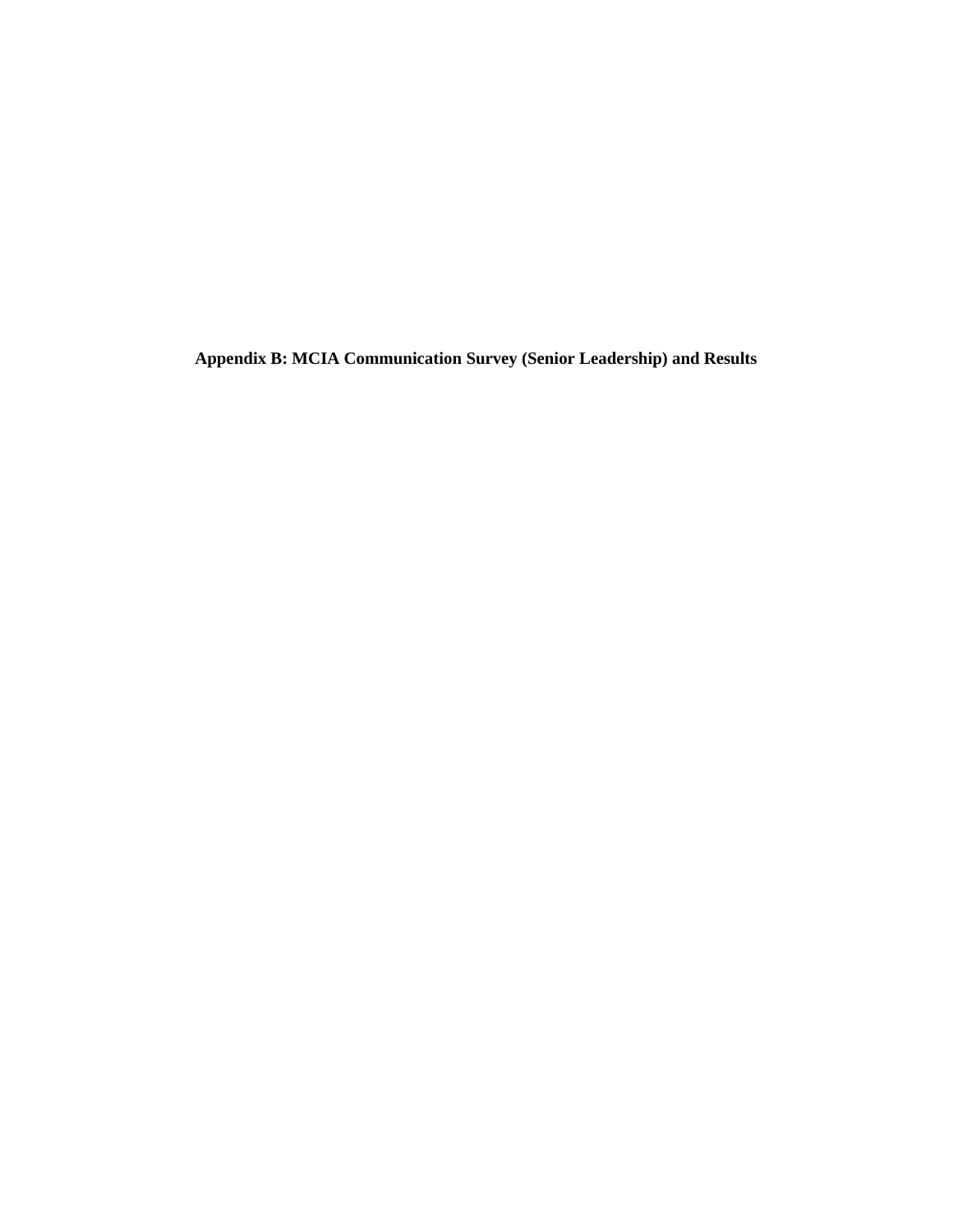**Appendix C: MCIA Communication Survey (Mid-Level Managers) and Results**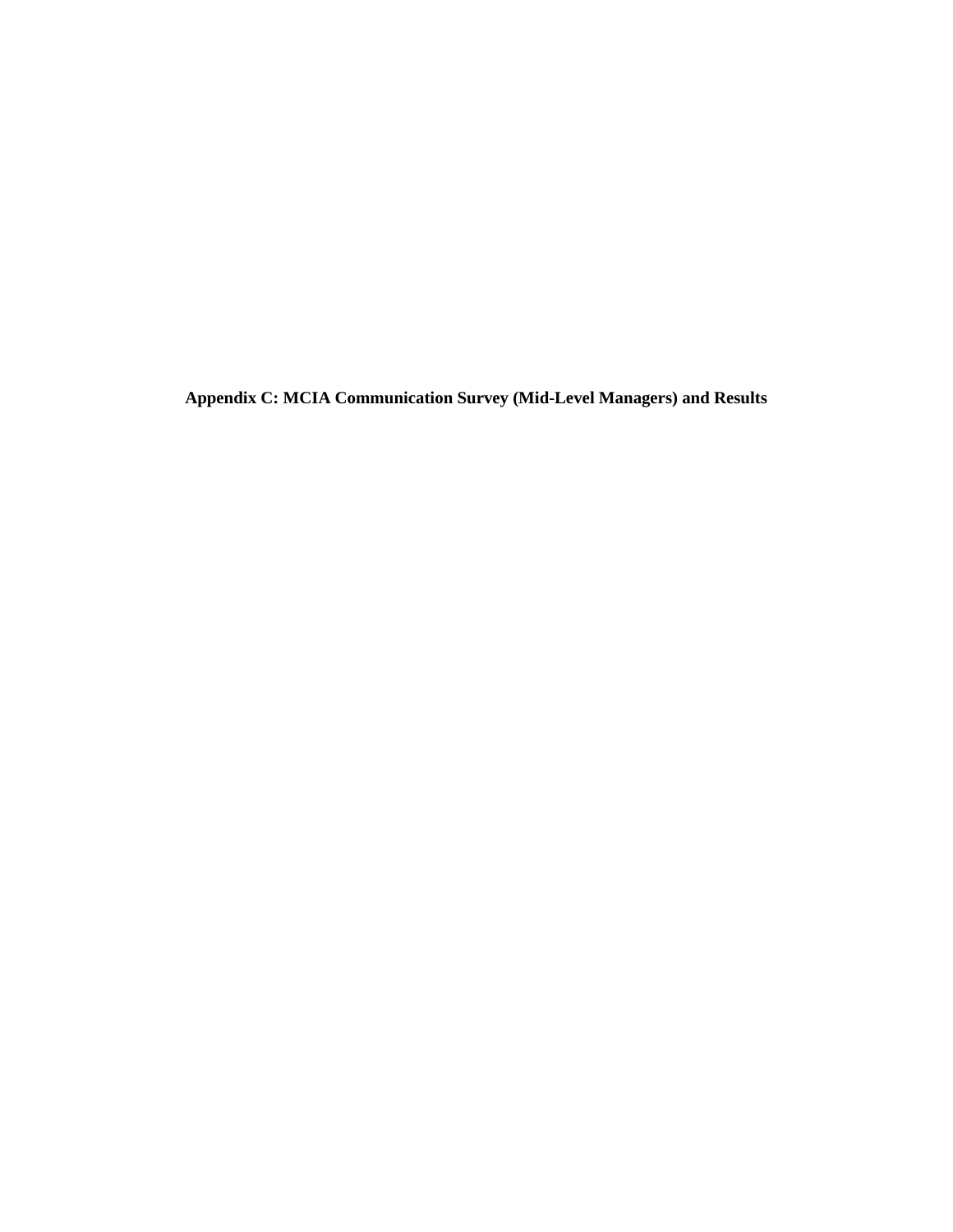**Appendix D: MCIA Communication Survey (Non-Supervisory Employees) and Results**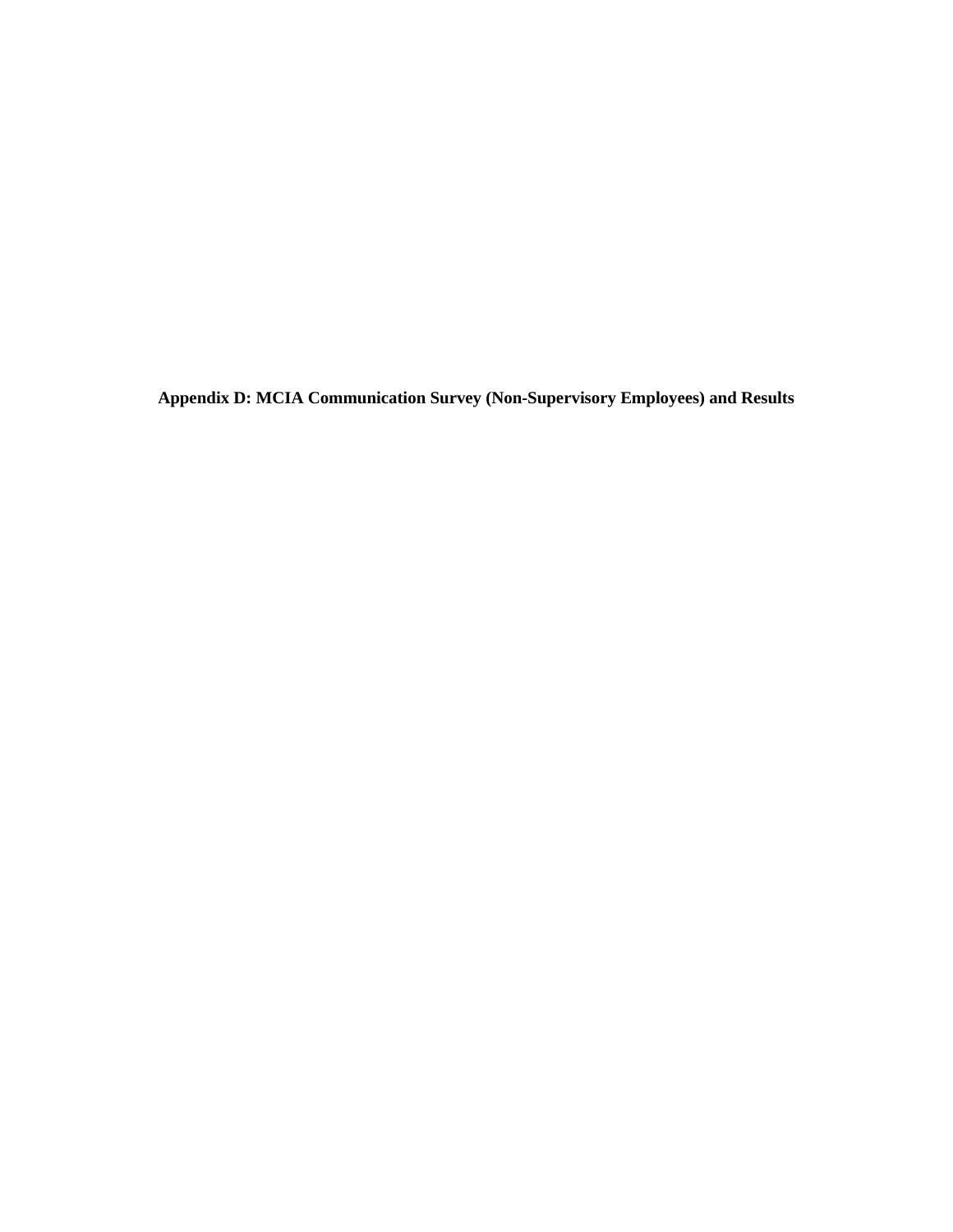**Appendix E: MCIA Communication Survey (Senior Enlisted Marines) and Results**